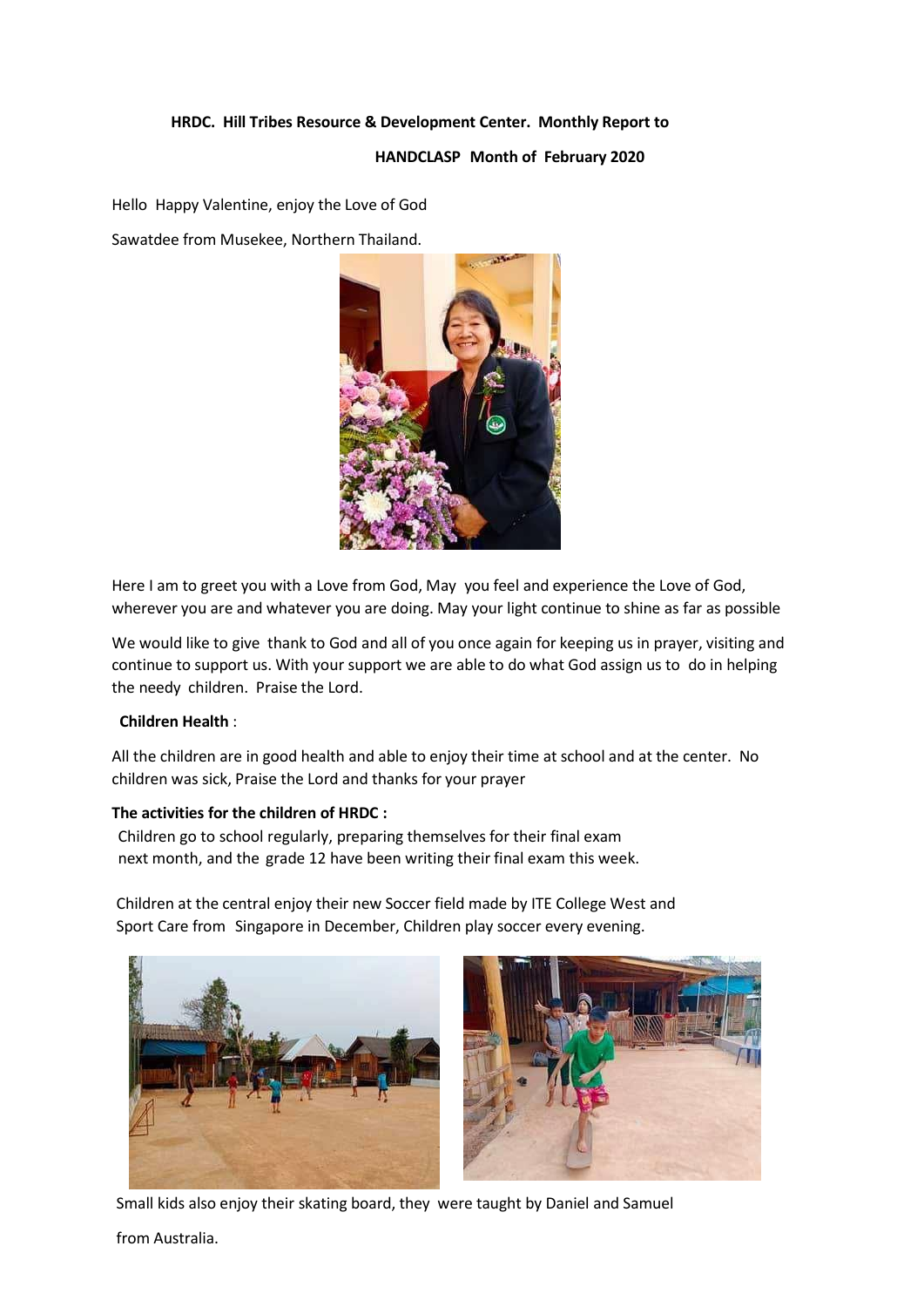Regular worship every night and morning, and Sunday with the kids at the center.

On the 1-2 February, we had organize the Singing and Music competition for the children at Teemegala Village, We have 8 groups from different villages came to compete the competition. Ban Daen Village Children winner.



Children are collecting firewood for cooking food – We have to collected during the dry season and pile them up for the whole year.

We have grown organic vegetable in the garden, Lachaeh is harvesting the vegetable from the garden for the children to eat.



Children excited to received a gift from their sponsor, They are so thankful for their special thought.

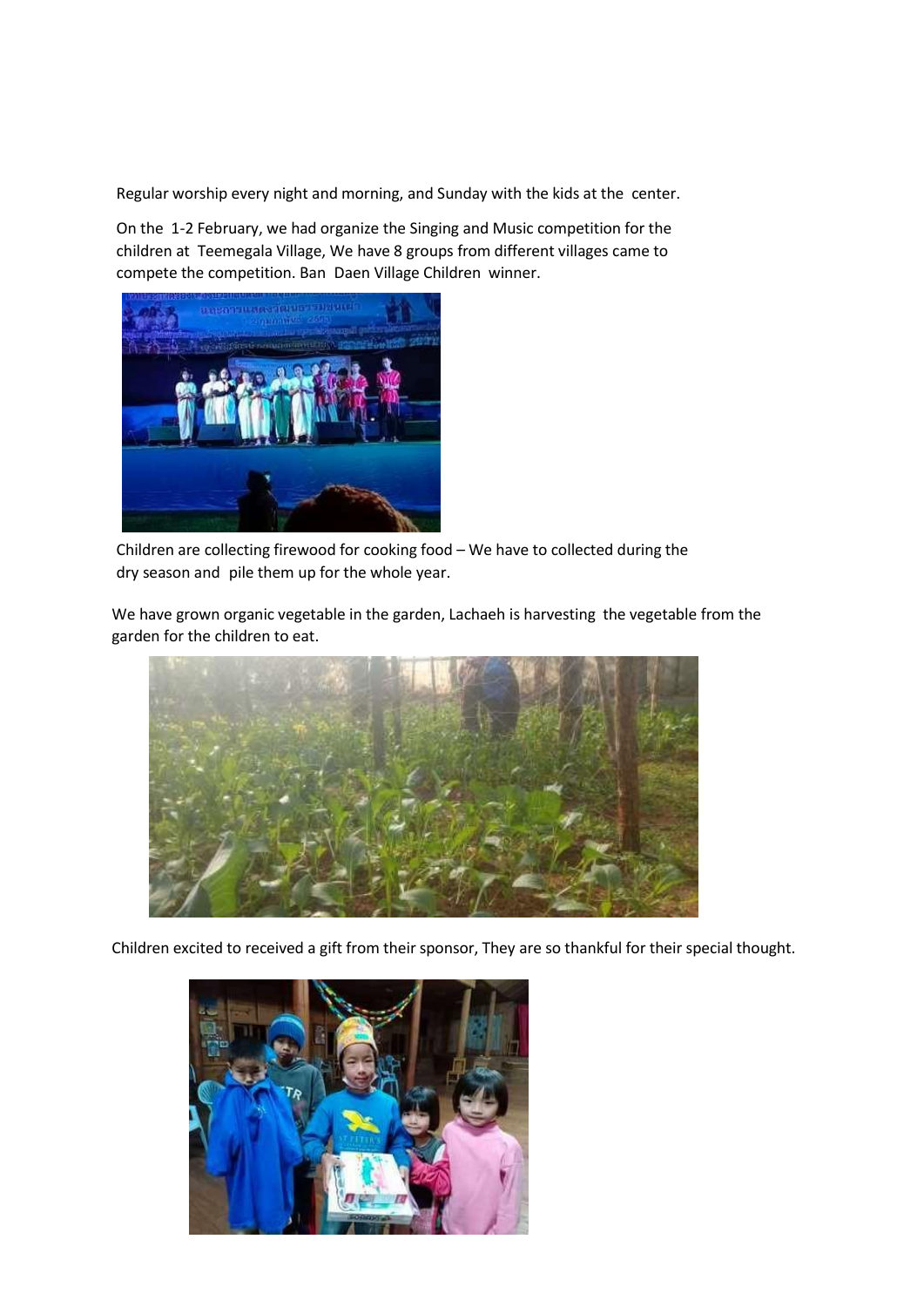VISITING :

on 4<sup>th</sup>.February 2020 on the way visited Hwuihpoloei School and the Church, Teaching Bible and pray for the Church members.



On 8<sup>th</sup> February, Visit Mae Oh Tai and Nua to encourage the church and pray for them. And also visited our former student who went back to live with her family with three children after her husband left the family.



Between 10-11 February, We have visited older people and handicapped in the Musekee area and pray for them.



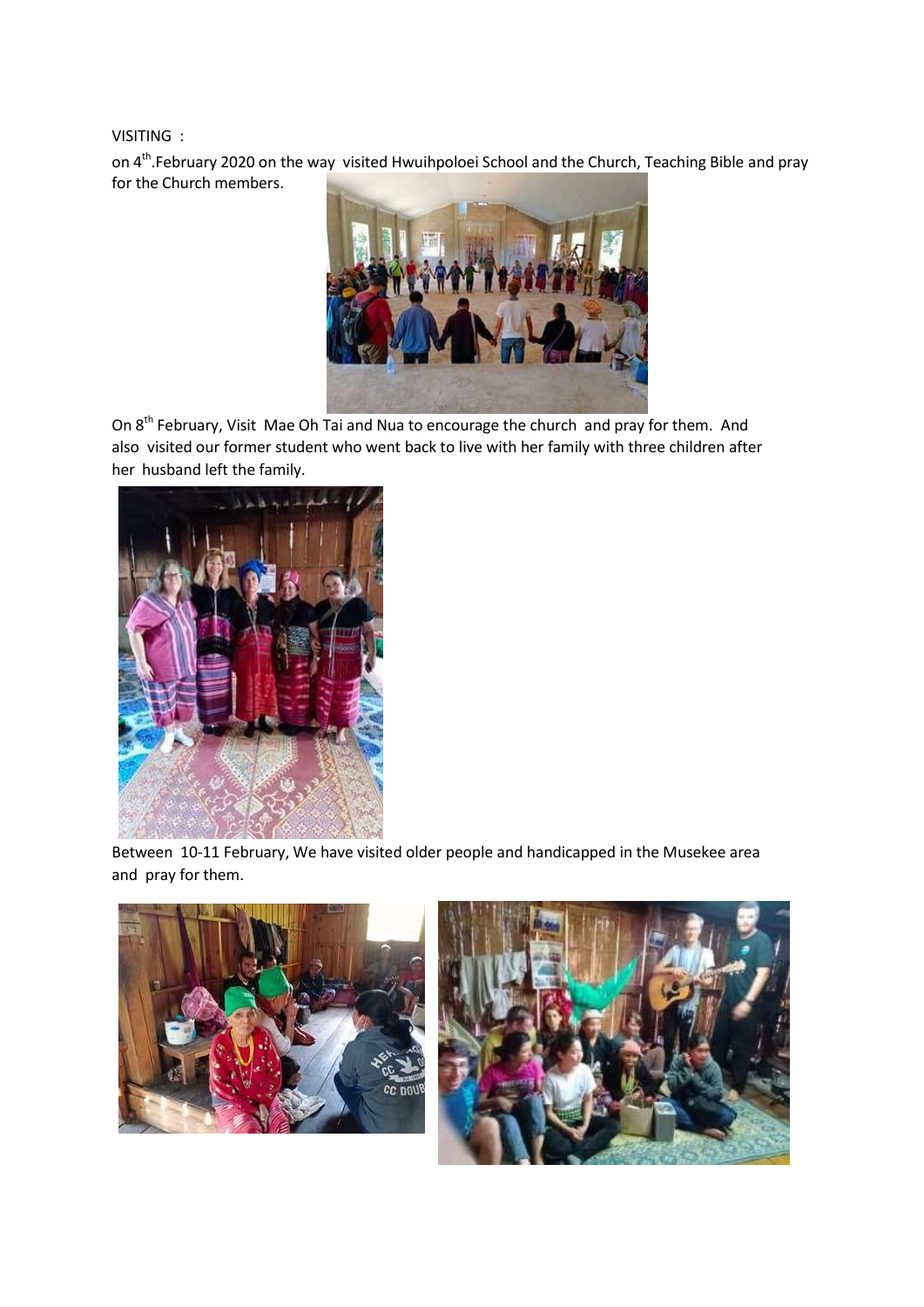On the  $12^{th}$  left Musekee to visit Mu Aye Pu to help making the water project for the community and it was successful and back 14<sup>th</sup>.February to Chiangmai.





On 15<sup>th</sup> February visited the Orphanage in Mae Ai District, and find out what we can do for the needy children, They are Lahu Tribe.